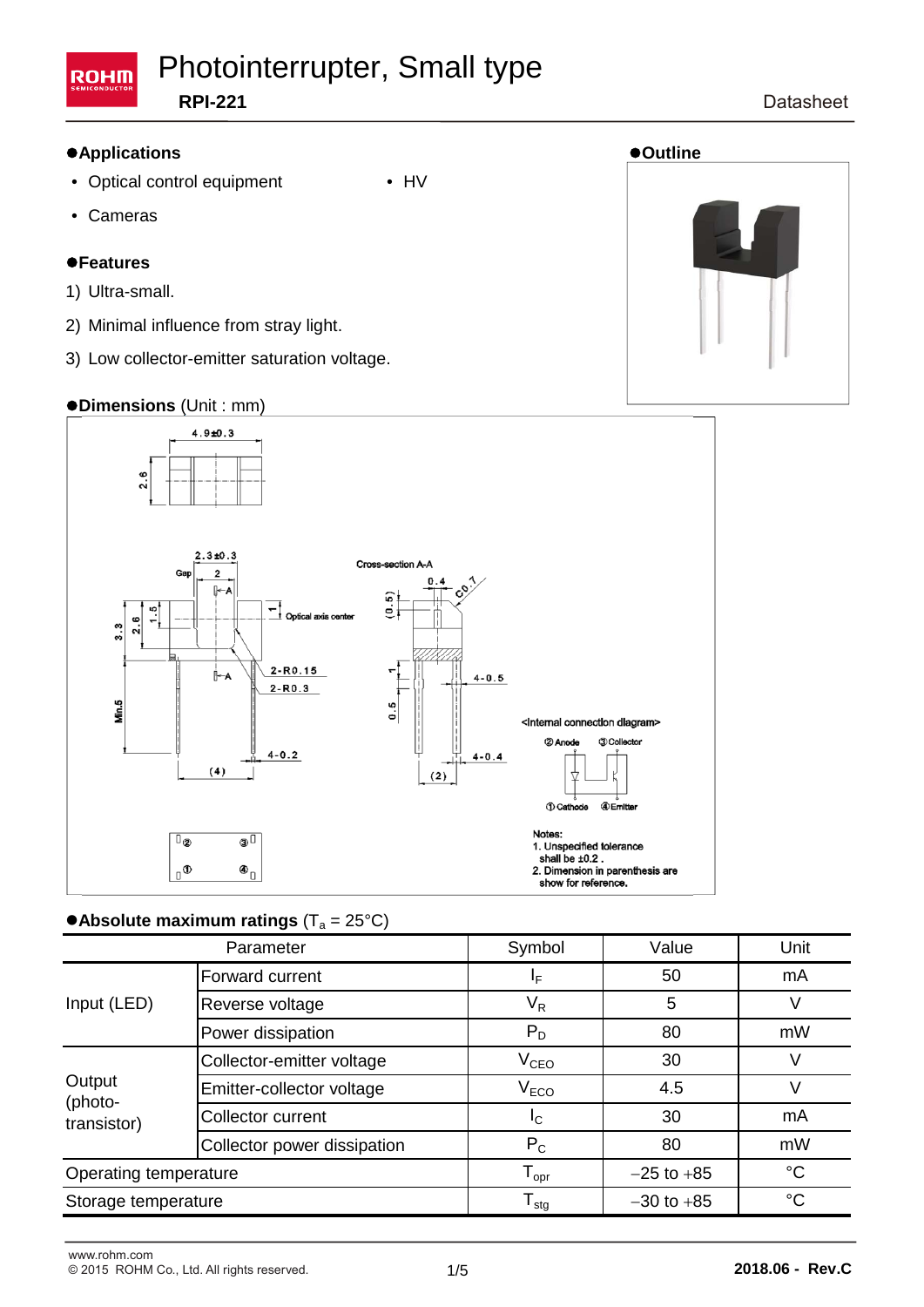## **• Electrical and optical characteristics (T<sub>a</sub> = 25°C)**

| Parameter                       |                                         | Symbol            |       | Conditions                                                                                                                          | Values |                          |      |            |
|---------------------------------|-----------------------------------------|-------------------|-------|-------------------------------------------------------------------------------------------------------------------------------------|--------|--------------------------|------|------------|
|                                 |                                         |                   |       |                                                                                                                                     | Min.   | Typ.                     | Max. | Unit       |
| Input<br>characteristics        | Forward voltage                         | $V_F$             |       | $I_F = 50mA$                                                                                                                        | -      | 1.3                      | 1.6  | $\vee$     |
|                                 | Reverse current                         | $I_R$             |       | $V_R = 5V$                                                                                                                          | -      | $\overline{\phantom{0}}$ | 10   | μA         |
| Output<br>characteristics       | Dark current                            | $I_{CEO}$         |       | $V_{CE}$ =10V                                                                                                                       |        |                          | 0.5  | μA         |
|                                 | Peak sensitivity<br>wavelength          | $\lambda_{\rm p}$ |       |                                                                                                                                     |        | 800                      |      | nm         |
| Transfer<br>characteristics     | Collector current                       | $I_{\rm C}$       |       | $V_{CE}$ =5V, I <sub>F</sub> =20mA                                                                                                  | 0.2    | 1                        |      | mA         |
|                                 | Collector-emitter<br>saturation voltage | $V_{CE(sat)}$     |       | $I_F = 20 \text{mA}, I_C = 0.1 \text{mA}$                                                                                           | -      |                          | 0.4  | $\vee$     |
|                                 | Response time                           | tr-tf             |       | $V_{CC}$ =5V, $I_F$ =20mA,<br>$R_1 = 100\Omega$                                                                                     | -      | 10                       |      | $\mu$ s    |
| Infrared light<br>emitter diode | Cut-off frequency                       | $f_{\rm C}$       |       | $I_F = 50mA$<br>* Non-coherent Infrared<br>light emitting diode used.                                                               |        | $\mathbf{1}$             |      | <b>MHz</b> |
|                                 | Peak light<br>emitting<br>wavelength    | $\lambda_{\sf p}$ |       |                                                                                                                                     |        | 950                      |      | nm         |
| Photo<br>transistor             | Response time                           | tr-tf             | wave. | $V_{CC}$ =5V, I <sub>C</sub> =1mA, R <sub>L</sub> =100Ω<br>*This product is not designed to be<br>protected against electromagnetic | -      | 10                       |      | $\mu$ s    |
|                                 | Maximum<br>sensitivity<br>wavelength    | $\lambda_{\rm p}$ |       |                                                                                                                                     |        | 800                      |      | nm         |
| Classified table of rank        |                                         |                   |       |                                                                                                                                     |        |                          |      |            |
| Item                            | Collector current : Ic I                |                   |       | Collector current : Ic II                                                                                                           |        |                          | Unit |            |

| Item | Collector current : Ic I | Collector current : $lc$ II | Unit |
|------|--------------------------|-----------------------------|------|
|      | 0.8<br>4.0<br>tΟ         | 0.20<br>1.0<br>to           | mA   |
|      | ר ו<br>tΟ                |                             | mA   |

© Condition Ic I : Vce=5V, I<sub>F</sub>=20mA / Ic II : Vce=5V, I<sub>F</sub>=5mA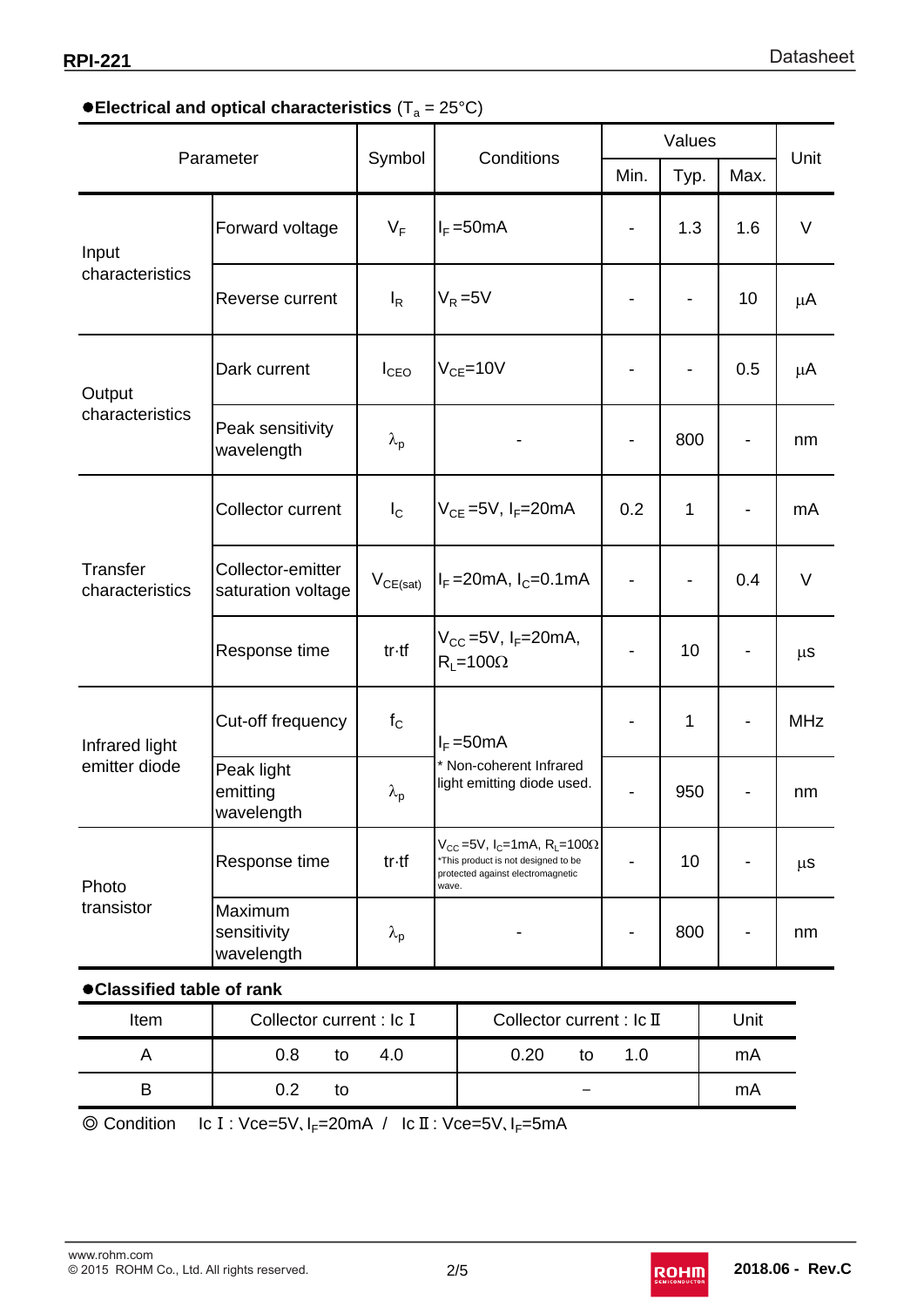#### **Electrical and optical characteristics curves**



Fig.1 Relative Output Current vs.Distance (I)

Fig.2 Relative Output Current vs.Distance (II)

### Fig.3 Forward Current Falloff

Fig.4 Power Dissipation / Collector Power Dissipation vs. Ambient Temperature



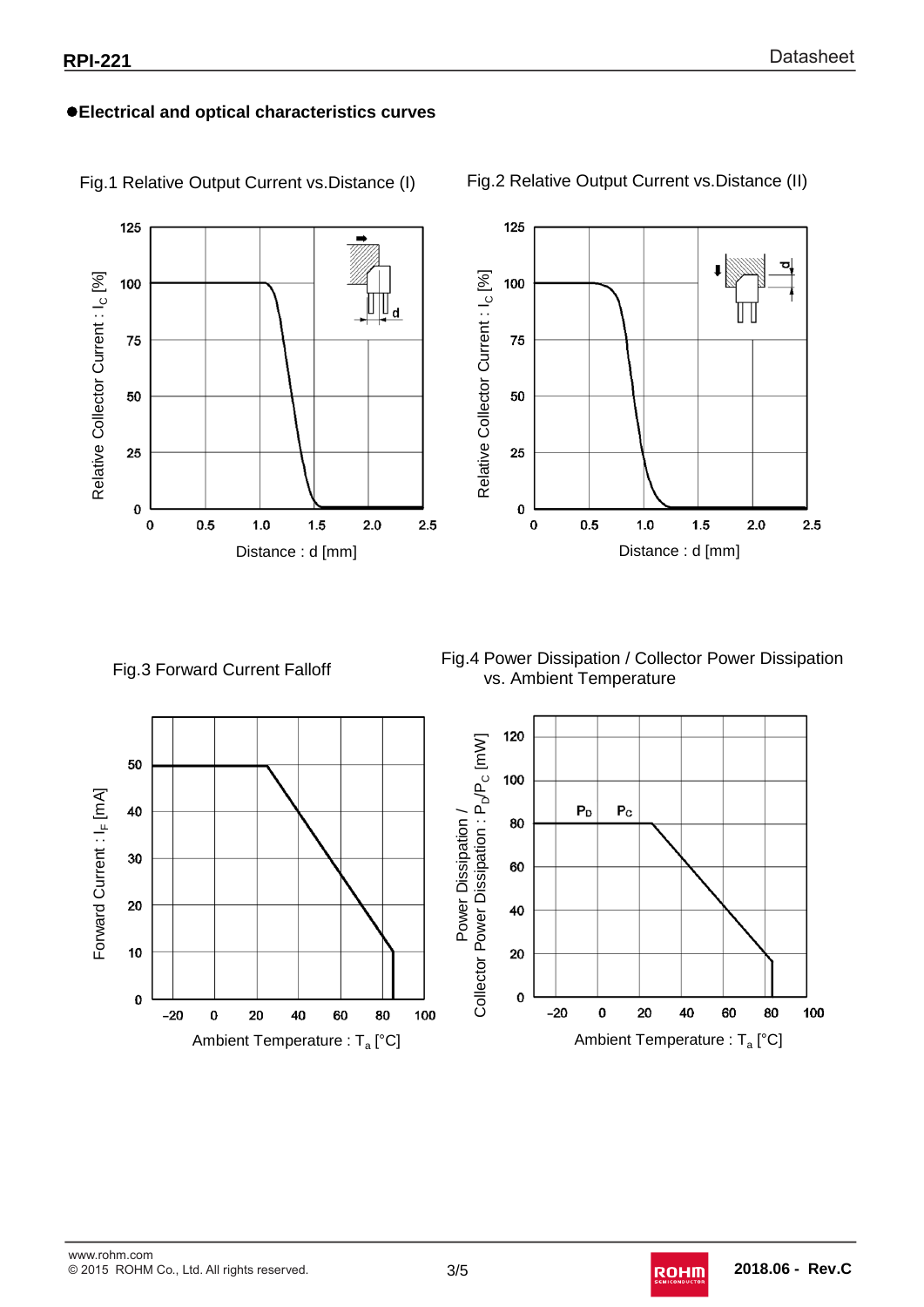#### **Electrical and optical characteristics curves**



Fig.5 Forward Current vs. Forward Voltage

Fig.6 Collector Current vs. Forward Current



Fig.7 Relative Output vs. Ambient Temperature





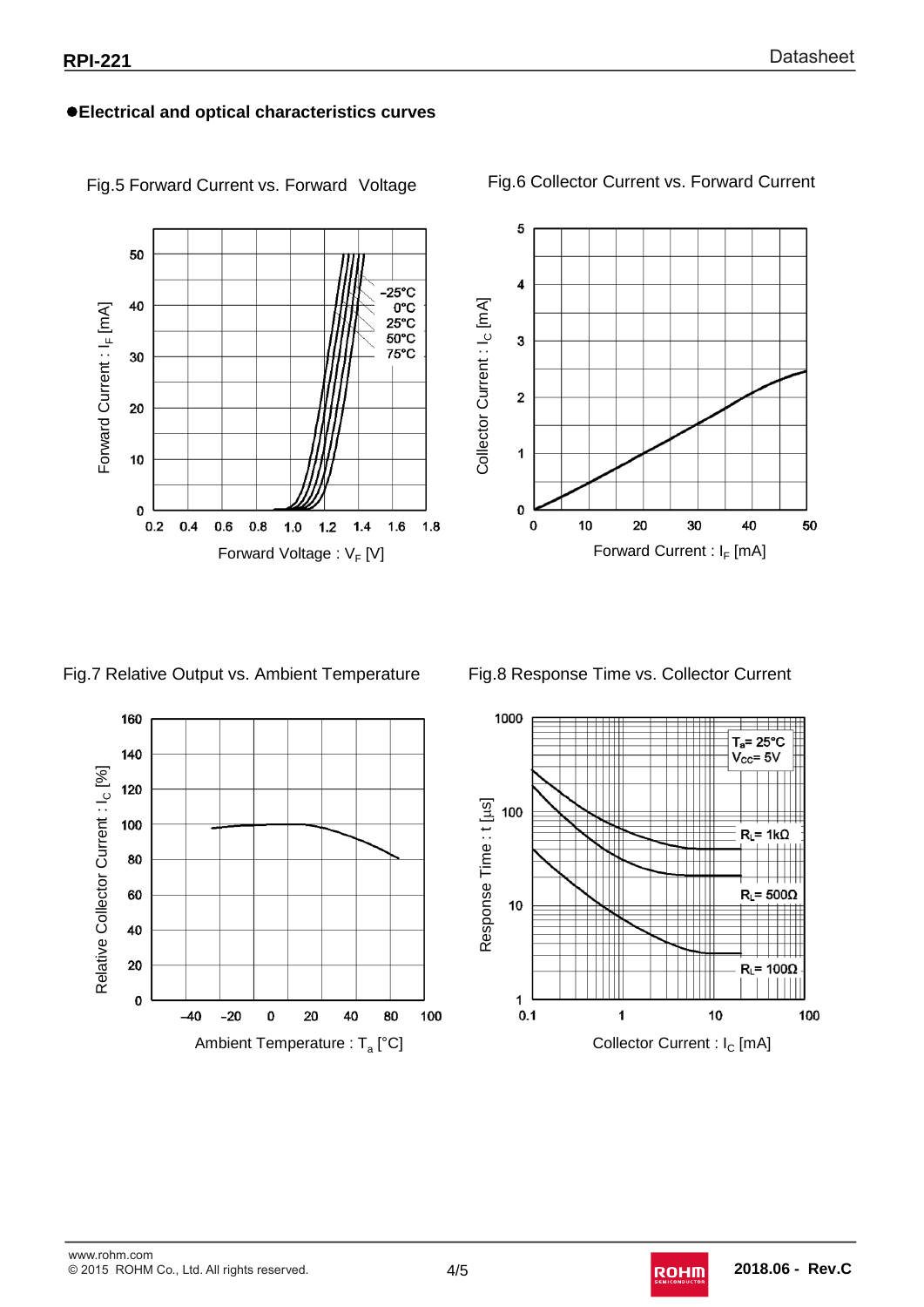#### **Electrical and optical characteristics curves**



#### Fig.9 Dark Current vs. Ambient Temperature Fig.10 Output Characteristics

#### Fig.11 Response Time Measurement Circuit



 $t_d$ : Delay time  $t_r$ : Rise time (time for output current to rise from 10% to 90% of peak current)  $t_f$ : Fall time (time for output current to fall from 90% to 10% of peak current)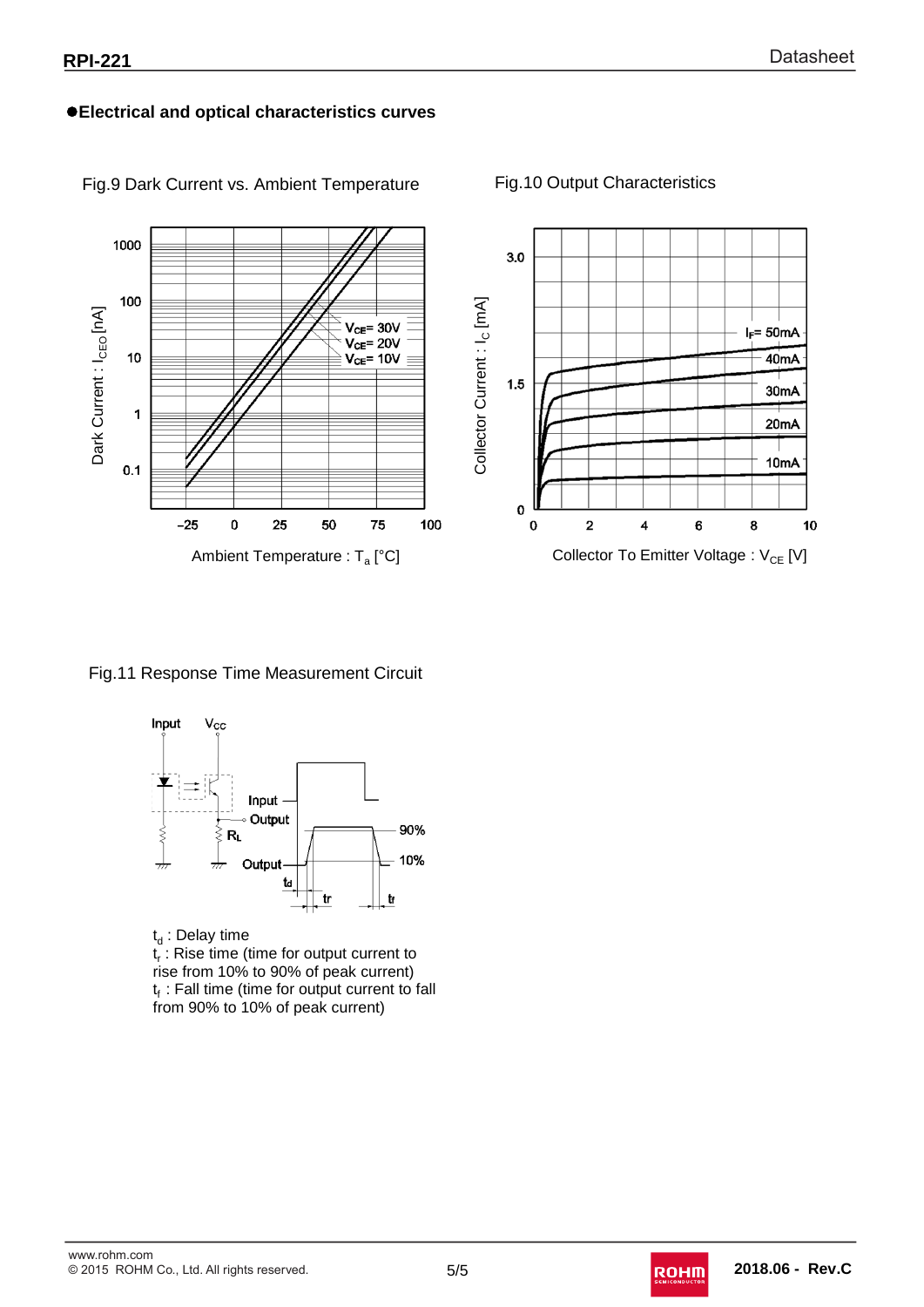|     | Notes                                                                                                                                                                                                                                                                                                                                                                                                                                                                                                                                                                         |
|-----|-------------------------------------------------------------------------------------------------------------------------------------------------------------------------------------------------------------------------------------------------------------------------------------------------------------------------------------------------------------------------------------------------------------------------------------------------------------------------------------------------------------------------------------------------------------------------------|
|     | 1) The information contained herein is subject to change without notice.                                                                                                                                                                                                                                                                                                                                                                                                                                                                                                      |
|     | 2) Before you use our Products, please contact our sales representative and verify the latest specifica-<br>tions.                                                                                                                                                                                                                                                                                                                                                                                                                                                            |
|     | 3) Although ROHM is continuously working to improve product reliability and quality, semicon-<br>ductors can break down and malfunction due to various factors.<br>Therefore, in order to prevent personal injury or fire arising from failure, please take safety<br>measures such as complying with the derating characteristics, implementing redundant and<br>fire prevention designs, and utilizing backups and fail-safe procedures. ROHM shall have no<br>responsibility for any damages arising out of the use of our Poducts beyond the rating specified by<br>ROHM. |
|     | 4) Examples of application circuits, circuit constants and any other information contained herein are<br>provided only to illustrate the standard usage and operations of the Products. The peripheral<br>conditions must be taken into account when designing circuits for mass production.                                                                                                                                                                                                                                                                                  |
|     | 5) The technical information specified herein is intended only to show the typical functions of and<br>examples of application circuits for the Products. ROHM does not grant you, explicitly or implicitly,<br>any license to use or exercise intellectual property or other rights held by ROHM or any other<br>parties. ROHM shall have no responsibility whatsoever for any dispute arising out of the use of<br>such technical information.                                                                                                                              |
|     | 6) The Products are intended for use in general electronic equipment (i.e. AV/OA devices, communi-<br>cation, consumer systems, gaming/entertainment sets) as well as the applications indicated in<br>this document.                                                                                                                                                                                                                                                                                                                                                         |
|     | 7) The Products specified in this document are not designed to be radiation tolerant.                                                                                                                                                                                                                                                                                                                                                                                                                                                                                         |
|     | 8) For use of our Products in applications requiring a high degree of reliability (as exemplified<br>below), please contact and consult with a ROHM representative : transportation equipment (i.e.<br>cars, ships, trains), primary communication equipment, traffic lights, fire/crime prevention, safety<br>equipment, medical systems, servers, solar cells, and power transmission systems.                                                                                                                                                                              |
|     | 9) Do not use our Products in applications requiring extremely high reliability, such as aerospace<br>equipment, nuclear power control systems, and submarine repeaters.                                                                                                                                                                                                                                                                                                                                                                                                      |
|     | 10) ROHM shall have no responsibility for any damages or injury arising from non-compliance with<br>the recommended usage conditions and specifications contained herein.                                                                                                                                                                                                                                                                                                                                                                                                     |
| 11) | ROHM has used reasonable care to ensure the accuracy of the information contained in this<br>document. However, ROHM does not warrants that such information is error-free, and ROHM<br>shall have no responsibility for any damages arising from any inaccuracy or misprint of such<br>information.                                                                                                                                                                                                                                                                          |
|     | 12) Please use the Products in accordance with any applicable environmental laws and regulations,<br>such as the RoHS Directive. For more details, including RoHS compatibility, please contact a<br>ROHM sales office. ROHM shall have no responsibility for any damages or losses resulting<br>non-compliance with any applicable laws or regulations.                                                                                                                                                                                                                      |
|     | 13) When providing our Products and technologies contained in this document to other countries,<br>you must abide by the procedures and provisions stipulated in all applicable export laws and<br>regulations, including without limitation the US Export Administration Regulations and the Foreign<br>Exchange and Foreign Trade Act.                                                                                                                                                                                                                                      |
| 14) | This document, in part or in whole, may not be reprinted or reproduced without prior consent of<br>ROHM.                                                                                                                                                                                                                                                                                                                                                                                                                                                                      |



Thank you for your accessing to ROHM product informations. More detail product informations and catalogs are available, please contact us.

# ROHM Customer Support System

http://www.rohm.com/contact/